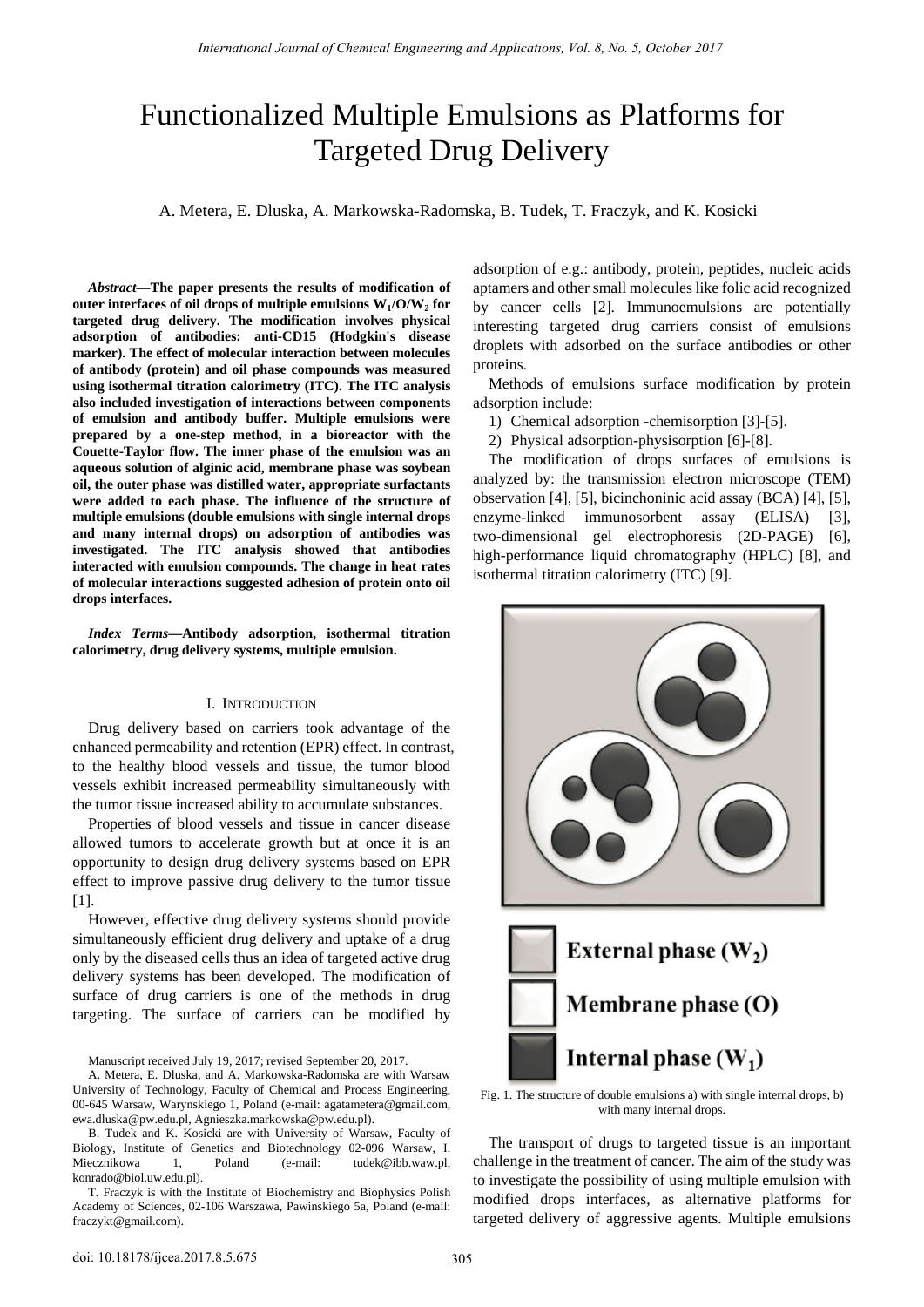are dispersed systems having structures of "drops in drops" (Fig. 1) which allow one or more active agents to be incorporated and then released in a controlled manner, through their size and physicochemical parameters of liquid phases.

The modification of multiple emulsion drops included adsorption on their interfaces the selected antibody specific to the cancer cells surface receptors for transport of drug directly to tumor (Fig. 2).



 Fig. 2. The multiple emulsions as delivery to cancer cells (a) without a targeted substance, (b) *antibody*-based delivery agents to *target* and deliver.

## II. MULTIPLE EMULSIONS FORMATION IN A COUETTE-TAYLOR FLOW REACTOR AND ANTIBODY ADSORPTION EXPERIMENTS

# *A. Materials and Composition of the Antibody Buffer and the Multiple Emulsion*

The study was conducted for antibody anti-CD15 (SantaCruz Biotechnology, USA) suspended in the buffer recommended by a supplier. Buffer composition: PBS (Sigma Aldrich, USA) with  $< 0.1\%$  sodium azide (Sigma Aldrich, USA) and 0.1% gelatin (Sigma Aldrich, USA).

The composition of double emulsion: internal phase  $(W_1)$ : distilled water, 2 wt.%. alginic acid (Sigma Aldrich, USA), 0.25 wt.% Poloxamer 407 (Sigma Aldrich, USA); membrane phase (O): soybean oil, 2 wt.% Span 83 (Sigma Aldrich, USA); external phase  $(W_2)$ : distilled water, 0.25 wt.% Tween 80 (Sigma Aldrich, USA), 0.25 wt.% Poloxamer 407, 0.2 wt.% sodium carboxymethylcellulose (CMC) (Merck, Germany).

## *B. Method of Formation of the W1/O/W2 Multiple Emulsion*

The one-step process of double emulsion formation was carried out in a Couette-Taylor flow (CTF) contactor (Fig. 3).



Fig. 3. A couette-taylor flow contactor for forming multiple emulsions.

The condition of the multiple emulsion formations: the rotational frequency of the inner cylinder: 2162 rpm, the size of the annular gap between the coaxial cylinders: 1.5 mm, the volumetric flow rated of:

- 1) internal water phase  $(W_1)$  10 cm<sup>3</sup>/min,
- 2) membrane oil phase (O)  $10 \text{ cm}^3/\text{min}$ ,
- 3) external water phase  $(W_2)$  150 cm3/min.

The method of multiple (double) emulsions formation via the one-step method in the Couette-Taylor flow contactor involves mixing internal water phase with membrane oil phase at the inlet cross section of contactor where simple emulsions are created and then introducing the external water phase to formulate multiple emulsions. The method has beeen described more precisely in our previous papers [10], [11].

## *C. Characterization of W<sub>1</sub>/O/W<sub>2</sub> <i>Emulsion*

The drops diameters of the internal phase and the membrane phase were determined based on analyzing of images captured during microscopic observation of emulsion samples. Microscopic observation set up contained an optical microscope (BX-60, Olympus, Japan) connected to a digital camera (SC50, Olympus, Japan) and image analyses software Image Pro Plus 4.5 (Media Cybernetics, USA). For each double emulsion sample, at least 800 drops of the membrane phase and 1000 drops of the internal phase were measured. Sauter mean diameter of internal phase drops and membrane phase drops were calculated based on the measured drop sizes.

## *D. Isothermal Titration Calorimetry (ITC) Experiments*

The isothermal titration calorimetry was used to evaluate adsorption of the antibody suspension on the membrane phase drops of multiple emulsion. The ITC experiments were performed at 37ºC in the Nano ITC Standard Volume (TA Instruments, USA), the volume of samples were: in the cell 950 $\cdot$ 10<sup>-6</sup> dm<sup>3</sup> and in the syringe 250 $\cdot$ 10<sup>-6</sup> dm<sup>3</sup> (Fig.4), the rotational frequency of stirring syringe 250 rpm, the references cell was filled with distilled water. All samples were vacuum degassed before the experiments .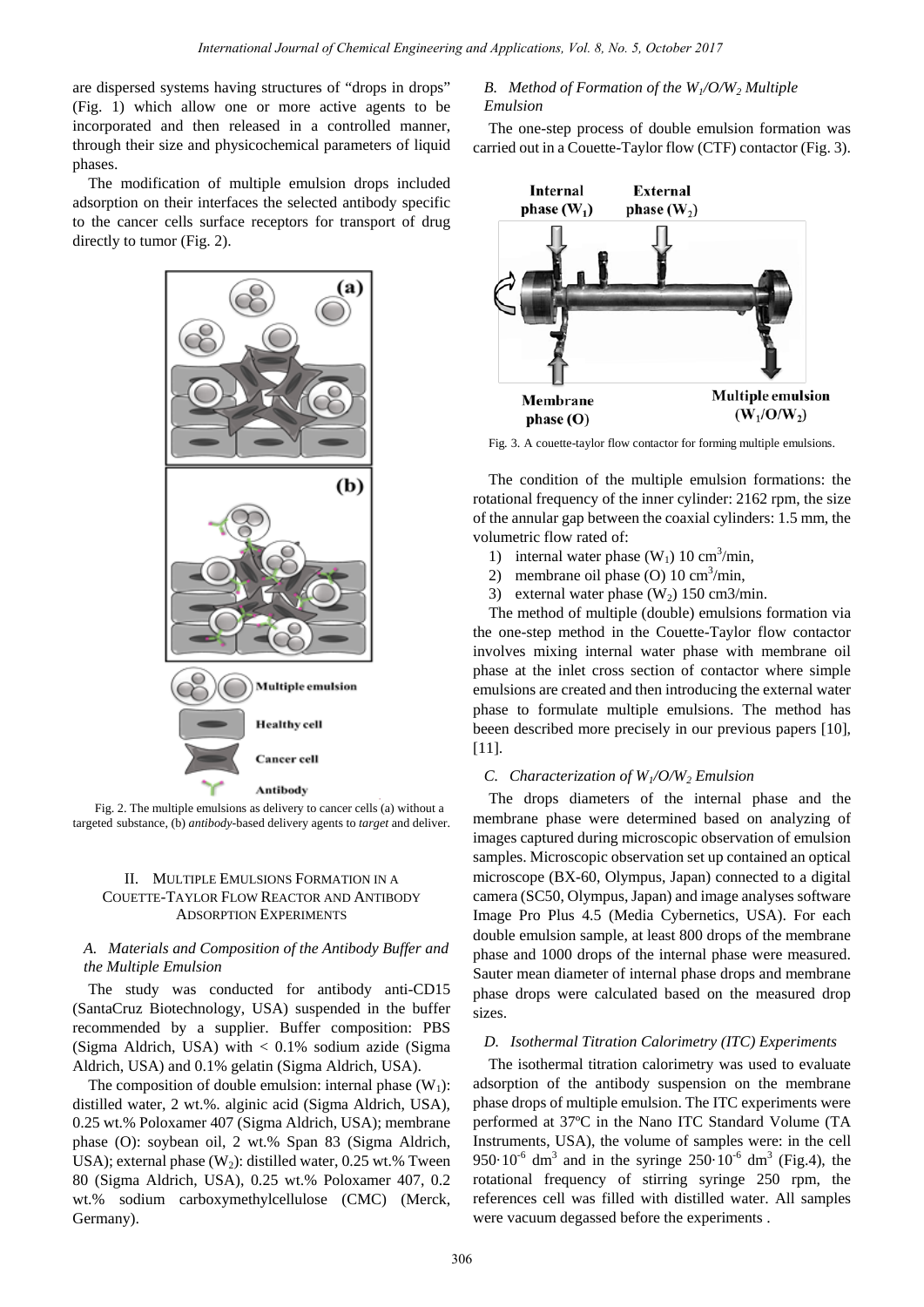

Fig. 4. The ITC sample cell filled with multiple emulsion and the stirring syringe filled with the suspension of the antibody.

In order to determine proper conditions for ITC study 3 series of experiments were performed (Table I). The injections number are 1+9 or 1+18, first small injection enabled stabilization the ITC equipment, and 9 or 18 main injections during each ITC experiment.

TABLE I: THE CONDITIONS OF I, II AND III SERIES OF THE ITC MULTIPLE EMULSIONS-ANTIBODY SUSPENSION EXPERIMENTS

| Series                                                      |                      |                      |                      |
|-------------------------------------------------------------|----------------------|----------------------|----------------------|
| The concentration of<br>the antibody (mM)                   | $3.39 \cdot 10^{-7}$ | $3.39 \cdot 10^{-7}$ | $3.39 \cdot 10^{-4}$ |
| The volume of the<br>single injection $(10^{-6})$<br>$dm^3$ | 25.14                | 13.14                | 13.14                |
| The number of the<br>injections                             | $1+9$                | $1 + 18$             | $1 + 18$             |

The complex composition of each solution in ITC experiments required elimination of background molecular interactions. To achieve this goal the A, B, and C series of the experiment were performed (Table II). Additionally, to determine interactions of CMC and PBS titration of 0.2 wt.%, water solution of CMC was titrated by standard PBS solution. The injection number is 1+18, first small injection allowed to stabilize the ITC equipment, and 18 main injections during each ITC experiment.

To calculate the heat effect of interactions between the antibody and the oil membrane phase drops, heat effect of interaction between other substances in the solutions was eliminate. Elimination includes interactions between (i) the multiple emulsion and the antibody suspension buffer (B in Table II), (ii) the external phase of the emulsion and the antibody in suspension (C in Table II). Interactions between the external phase of the emulsion and the antibody suspension buffer (A in Table II) are hidden in both eliminated sets of experiments, so it should be added to calculate proper value of the aggregate heat effect.

TABLE II: THE CONDITIONS OF A, B AND C SERIES OF THE ITC MULTIPLE EMULSIONS-ANTIBODY SUSPENSION EXPERIMENTS PROVIDED TO ELIMINATE BACKGROUND INTERACTIONS

| ELIMINATE DAUNGROUND INTERACTIONS  |                                          |                                      |                                          |  |
|------------------------------------|------------------------------------------|--------------------------------------|------------------------------------------|--|
| <b>Series</b>                      | А                                        | В                                    |                                          |  |
| The stirred cell<br>contents       | The external<br>phase of the<br>emulsion | The multiple<br>emulsion             | The external<br>phase of the<br>emulsion |  |
| The stirred<br>syringe<br>contents | The antibody<br>suspension<br>buffer     | The antibody<br>suspension<br>buffer | The antibody in<br>suspension            |  |



Fig. 5. The  $W_1/O/W_2$  double emulsions (a) microscopic image, (b) size distribution of internal and membrane drops in a whole population of  $W_1$ /O/W<sub>2</sub> emulsions drops.

#### III. RESULTS AND DISCUSSION

#### *A. W1/O/W2 Double Emulsion*

The  $W_1/O/W_2$  double emulsion formed by one step method in CTF contactor has complex inner structure. In investigated multiple emulsions sample main observed inner structures of emulsion drops were single small internal phase drop inside bigger oil membrane phase drop. Drops of double emulsion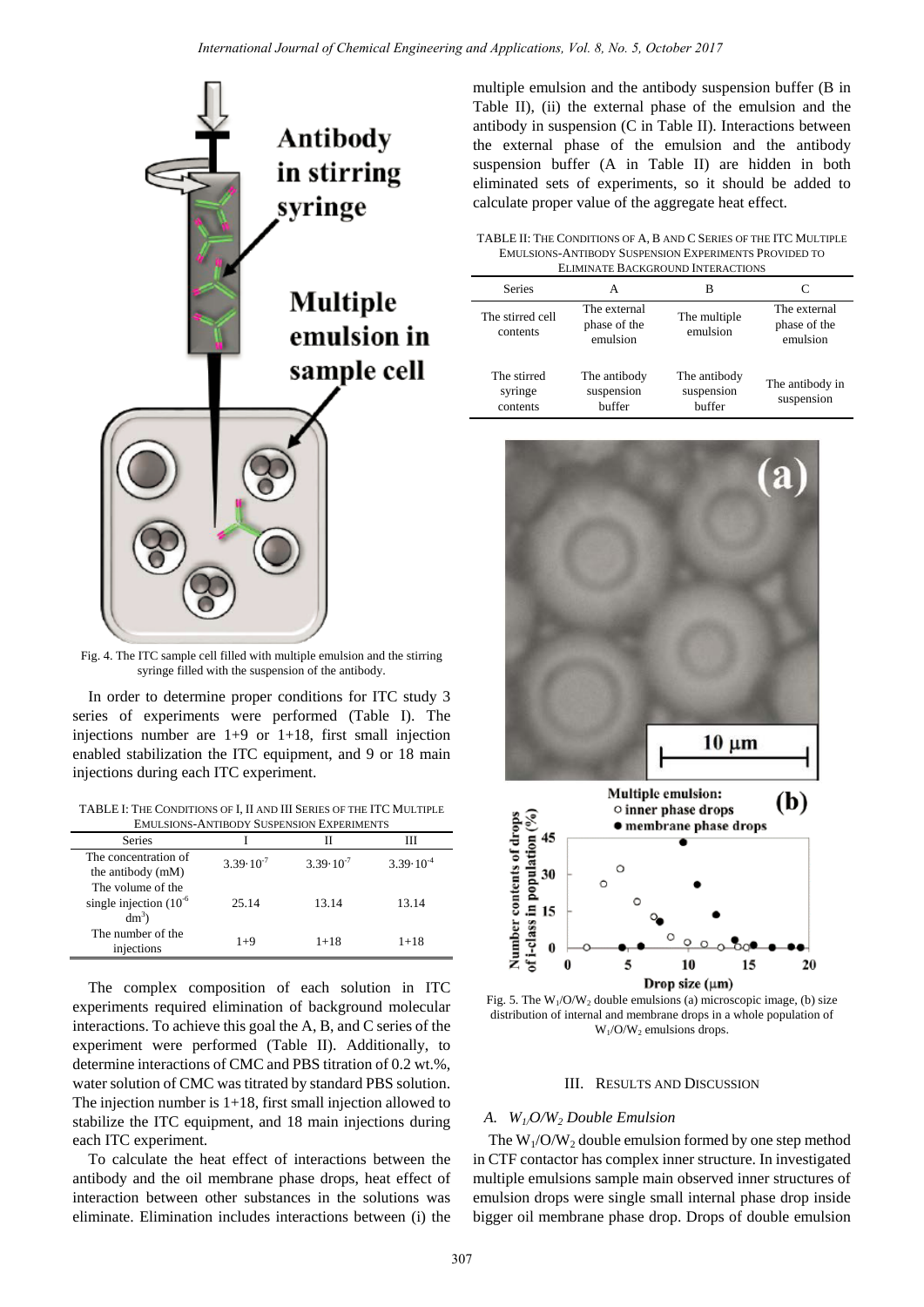with more than one small internal phase drops inside bigger oil membrane phase drops were rarely observed.

The calculated Sauter mean diameter of internal phase drops was 7.1 µm in the emulsions sample just after preparation. The calculated Sauter mean diameter of oil membrane phase drops was 11.0  $\mu$ m in the emulsions sample just after preparation. Microscopic image and drop size distribution of obtained multiple emulsion are presented in Fig. 5.

Microscopic observations of the emulsions were proceeded during the preparation of isothermal titration calorimetry experiment and after ITC experiments. The calculated changes of Sauter mean diameter of internal and membrane phase drops before and after ITC experiment were less than 5% compared to the primarily calculated mean diameters of drops.



Fig. 6. The corrected heat rate profiles of interactions between the multiple emulsions and the suspension of antibody measured over time. The experimental series I, II and III are described in Table I.



Fig. 7. The heat effect profiles of interactions between the multiple emulsions and suspension of antibody measured after each added injection. The experimental series I, II and III are described in Table I.

# *B. Interactions of the Multiple Emulsion and the Suspension of Antibody Measured by Isothermal Titration Calorimetry (ITC)*

The first step in the isothermal titration calorimetry experiments was to determine the conditions of titration allowing the heat effects of interactions between the multiple emulsion and the suspension of the antibody to be measured.

The first series of the ITC experiments (I in Table I) showed significant changes in the heat rate after the injections (Fig. 6). The second series of the ITC experiments (II in Table I) were proceeded in different conditions: the number of main injections was doubled and the volume of single injection was smaller in comparison to the first series. The observed heat rate changes were smaller but measured heat effect after single injection was too small to be considered for this experiment. The third series of the ITC experiments (III in Table I) include  $10<sup>3</sup>$  greater concentration of the antibody (anti-CD15) in the suspension in comparison to the second series of the ITC experiments. The last third series of experiments was considered as satisfying measured changes of the heat rate and heat effect of interactions. The results of the ITC experiments are presented in Fig. 6 and Fig. 7.

# *C. Background of Interactions between the Multiple Emulsion and the Suspension of Antibody Measured by Isothermal Titration Calorimetry (ITC)*

The second step in the ITC experiments was determination and elimination of the all background in form of heat effect measured in the primary ITC series III experiments of titration the multiple emulsion by the suspension of the antibody (Fig. 8).



Fig. 8. The heat effect profile of the interactions between multiple emulsion and the suspension of antibody measured after each added injection for the experimental series III (Table I).

Determination of interactions effects includes the ITC experiment with: (i) the multiple emulsion and the antibody suspension buffer (B in Table II), (ii) the external phase of the emulsion and the antibody in suspension (C in Table II). Moreover, it was necessary to determined interactions between the external phase of the emulsion and the antibody suspension buffer (A in Table II) that are hidden in both sets of experiments which should be eliminated. The results of the ITC experiments are presented in Fig. 9.



Fig. 9. The heat effect profile of the interactions measured after each added injection for the experiment series A, B, C described in Table II.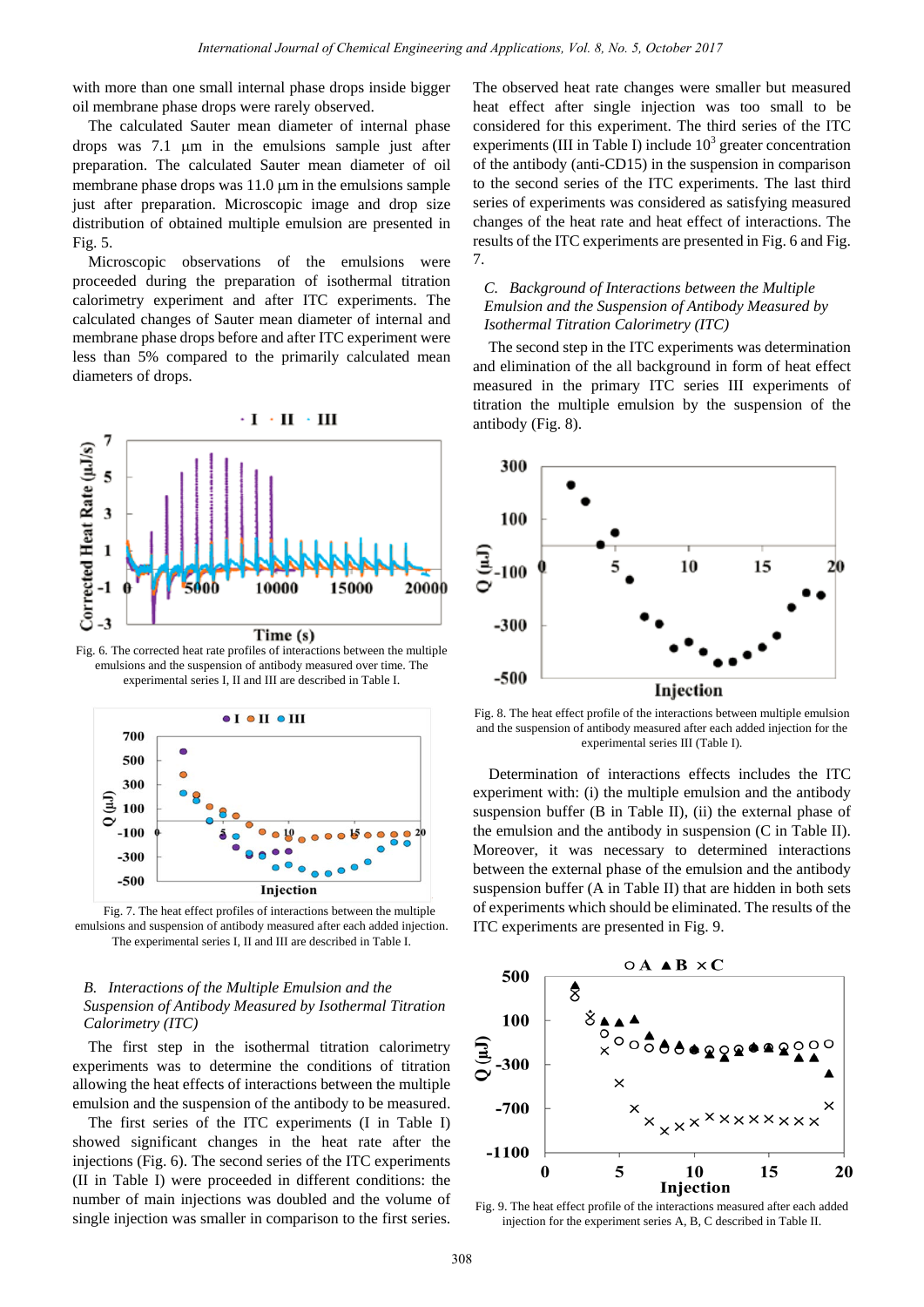The most significant heat effect in background interaction is interactions between CMC and ions from PBS [12], [13] observed during titration of CMC solution by the PBS buffer solution (Fig. 10).



Fig. 10. The heat effect profile of the interactions between CMC and the PBS buffer solution measured after each added injection.

# *D. Interactions between the Antibody and Membrane Phase Drops of the Multiple Emulsion*

The heat effect of interactions between the antibody and the oil membrane phase drops after eliminating heat effect of interaction other substances in the solutions was calculated and presented in Fig. 11.

Elimination includes subtracted the heat effect of the interactions between (i) the multiple emulsion and the antibody suspension buffer (B in Table II) and (ii) the external phase of the emulsion and the antibody in suspension (C in Table II). The heat effect of the interaction between the external phase of the emulsion and the antibody suspension buffer (A in Table II) are hidden in both eliminated sets of experiments, so it was subtracted twice with previous (B and C) corrections. To calculate proper heat effect of interaction between the antibody and oil membrane phase drops the measured heat effect of the interaction between the external phase of the emulsion and the antibody suspension buffer should be added.



Fig. 11. The heat effect profile of the interactions between antibody and multiple emulsion drops after eliminating background interactions.

#### IV. CONCLUSION

The obtained multiple emulsions with modified drops interfaces were proposed as platforms delivering doxorubicin and temozolomide encapsulated in the internal drops for

targeted therapies of glioblastoma. The multiple emulsions may increase effectiveness of cancer chemotherapy as non-toxic and efficient platforms with high drug loading

The isothermal titration calorimetry (ITC) method is a potentially useful way to investigate and describe antibody on the oil drops surface physical adsorption process not the just final effect of the process.

#### ACKNOWLEDGMENT

The authors would like to thank the National Science Centre - Poland for supporting this research under Grant Number 2014/13/B/ST8/04274.

The ITC equipment used, was sponsored in part by the Centre for Preclinical Research and Technology (CePT), a project cosponsored by the European Regional Development Fund and Innovative Economy, The National Cohesion Strategy of Poland.

#### **REFERENCES**

- [1] J. Fang, H. Nakamura, and H. Maeda. (2011). The EPR effect: Unique features of tumor blood vessels for drug delivery, factors involved, and limitations and augmentation of the effect. *Advanced Drug Delivery Reviews*. [Online]. 63(3), pp. 136–151. Available: http://dx.doi.org/10.1016/j.addr.2010.04.009
- [2] N. Bertrand, *et al.* (2014). Cancer nanotechnology: The impact of passive and active targeting in the era of modern cancer biology. *Advanced Drug Delivery Reviews*. [Online]. 66, pp. 2–25. Available: http://dx.doi.org/10.1016/j.addr.2013.11.009
- [3] D. Goldstein, T. Nassar, G. Lambert, J. Kadouche, and S. Benita, "The design and evaluation of a novel targeted drug delivery system using cationic emulsion–Antibody conjugates," *Journal of Controlled Release*, vol. 108, no. 2, pp. 418-432, 2005.
- [4] D. Goldstein, O. Sader, and S. Benita, "Influence of oil droplet surface charge on the performance of antibody–Emulsion conjugates," *Biomedicine & Pharmacotherapy*, vol. 61, no. 1, pp. 97-103, 2007.
- [5] D. Goldstein, O. Gofrit, A. Nyska, and S. Benita, "Anti-HER2 cationic immunoemulsion as a potential targeted drug delivery system for the treatment of prostate cancer," *Cancer Research*, vol. 67, no. 1, pp. 269-275, 2007.
- [6] S. Harnisch and R. H. Müller, "Adsorption kinetics of plasma proteins on oil-in-water emulsions for parenteral nutrition," *European Journal of Pharmaceutics and Biopharmaceutics*, vol. 49, no. 1, pp. 41-46, 2000.
- [7] T. Blunk, D. F. Hochstrasser, J. C. Sanchez, B. W. Müller, and R. H. Müller, "Colloidal carriers for intravenous drug targeting: Plasma protein adsorption patterns on surface-modified latex particles evaluated by two-dimensional polyacrylamide gel electrophoresis," *Electrophoresis*, vol. 14, no. 1, pp. 1382-1387, 1993.
- [8] K. A. Britt, D. K. Schwartz, C. Wurth, H. C. Mahler, J. F. Carpenter, and T. W. Randolph, "Excipient effects on humanized monoclonal antibody interactions with silicone oil emulsions," *Journal of Pharmaceutical Sciences*, vol. 101, no. 12, pp. 4419-4432, 2012.
- [9] A. Derksen, D. Gantz, and D. M. Small, "Calorimetry of apolipoprotein-A1 binding to phosphatidylcholine-triolein-cholesterol emulsions," *Biophysical Journal*, vol. 70, no. 1, pp. 330-338, 1996.
- [10] E. Dluska and A. Markowska-Radomska, "Regimes of multiple emulsions of  $W_1/O/W_2$  and  $O_1/W/O_2$  type in the continuous Couette-Taylor flow contactor," *Chemical Engineering Technology*, vol. 33, pp. 113-120, 2010.
- [11] A. Markowska-Radomska and E. Dluska, "An evaluation of a mass transfer rate at the boundary of different release mechanisms in complex liquid dispersion," *Chemical Engineering and Processing*, vol. 101, pp. 56-71, 2016.
- [12] C. Xiao and Y. Gao, "Preparation and properties of physically crosslinked sodium carboxymethylcellulose/poly (vinyl alcohol) complex hydrogels," *Journal of Applied Polymer Science*, vol. 107, no. 3, pp. 1568-1572, 2008.
- [13] B. Khaled and B. Abdelbaki, "Rheological and electrokinetic properties of carboxymethylcellulose-water dispersions in the presence of salts," *International Journal of Physical Sciences*, vol. 7, no. 11, pp. 1790-1798, 2012.